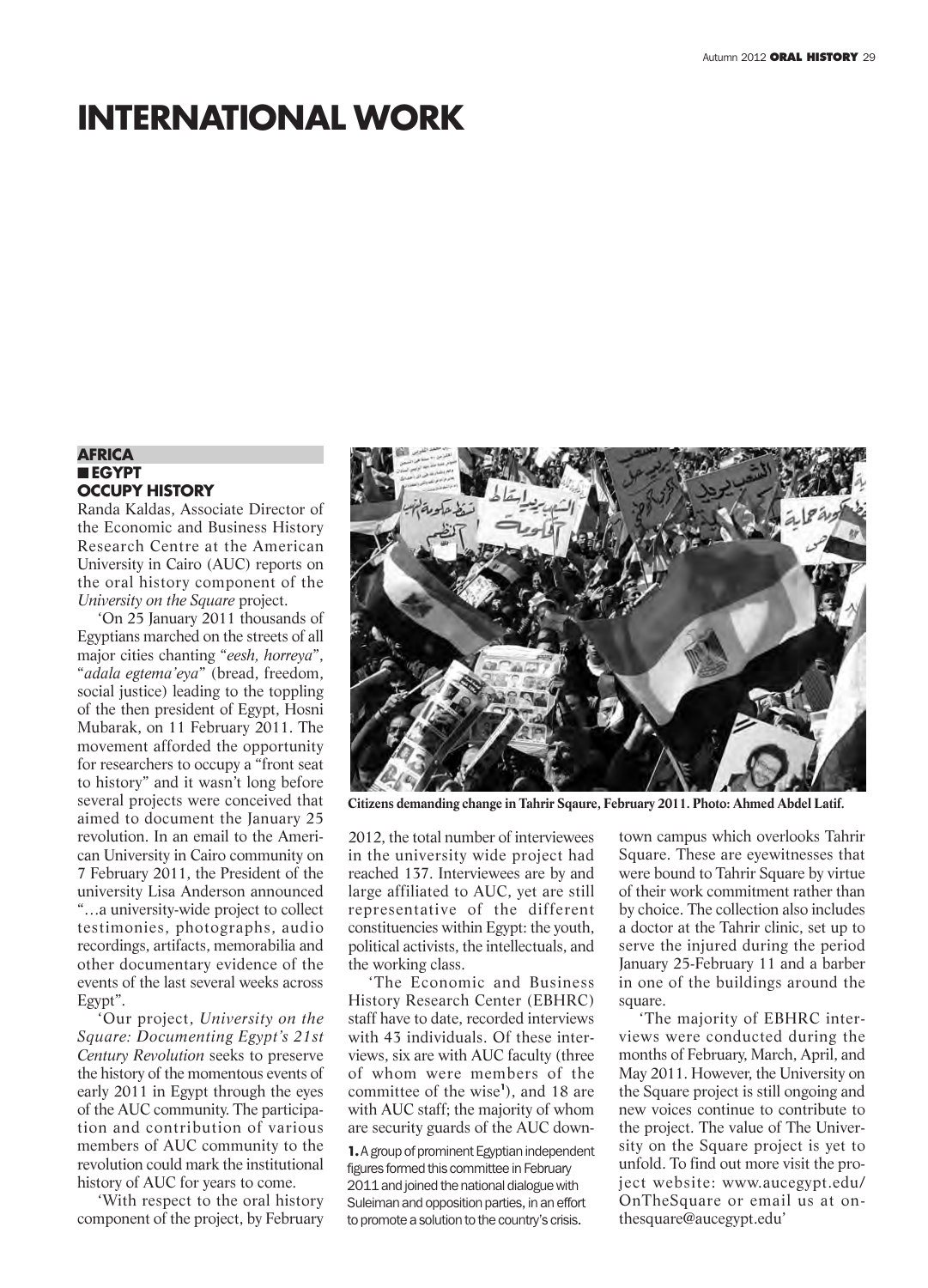

#### **ASIA** n **INDIA FOUNDING OF THE ORAL HISTORY ASSOCIATION OF INDIA (OHAI)**

In the Spring 2012 edition of the journal we reported on the first national oral history conference in India held in July 2011 in Bengaluru. Here, Dr Indira Chowdhury from the Centre for Public History, Bengaluru, reports on the follow-up to that conference, the establishment of the Oral History Association of India:

'The seeds for the newly formed Oral History Association of India (OHAI) were sown at the first national level Oral History Conference held at the National Gallery of Modern Art, Bengaluru on 19 July 2011.

'On the 2nd of June 2012, a group of academics, historians and practitioners from different fields, all with a deep commitment to oral history, met in Bengaluru at the Srishti School of Art, Design and Technology to discuss and determine the framework for the new Association.

'The meeting began with a *Pecha Kucha* (Japanese term meaning 'chit chat') session on 'Challenges of Oral History in India' coordinated by Indira Chowdhury. Suroopa Mukherjee presented on the ethics of oral history with trauma victims, Meena Menon explored 'Oral history and documentation of political events', Rama Lakshmi elaborated on 'Oral history and museums', Vrunda Pathare discussed the 'Challenges of corporate **The Pecha Kucha session during the meeting to establish the OHAI. Photo: Indira Chowdhury.**

oral histories' and K Lalitha spoke on 'Memory into History'. The constitution, membership details, activities, vision and objectives of the Association were discussed and defined thereafter.

'The OHAI will be headquartered in Bengaluru. The present Committee has Dr Pramod Srivastava (University of Lucknow) as President, Dr Indira Chowdhury as Secretary, and film maker, Deepa Dhanraj as Treasurer. The Association is currently awaiting registration.

'OHAI is committed to promoting oral history through conferences and workshops as well as setting the standards for oral history archives. It will build an active presence both locally and internationally through networks and partnerships. OHAI intends to publish a newsletter called *OHAI-Varta* ("Varta" in many Indian languages means "News"). The Association hopes to have its first Annual Conference in Lucknow, India in 2013.'

#### n **JAPAN ORAL HISTORIES WITH SURVIVORS OF THE 2011 EARTHQUAKE AND TSUNAMI**

David Slater, a cultural anthropologist and ethnographer from Sophia University, Tokyo, reports on an oral history project he and his students are conducting in the Tohoku region of Japan:

'On 11 March 2011, the largest earthquake in recorded history hit the north coast of Japan, in a region called Tohoku. This triggered a tsunami that was often three stories tall and which peaked much higher. More than 18,000 people were killed or are still missing. A further 40,000 people were displaced, most of whom are still living in temporary housing units. The destabilisation of the nuclear reactors in the area and the government's lack of any clear resettlement plan have left these people in limbo, unsure if they will ever return to their homes.

'The disaster has quite possibly been the most minutely documented disaster of any in history, but one important part of the tragedy has been lost in the waves – the human voice – the immediate reflections, both personal and collective, of events and situations, in narrative form. Our group of students at Sophia University, Tokyo, are in the process of systematically collecting these voices.

'Like many here in Japan, I spent the better part of the spring and summer of 2011 digging toxic mud and removing rubble. (See more at: http://accjjournal.com/getting-yourhands-dirty.) When it came time to return to classes in the autumn, I struggled to find a way that my students and I could contribute. As we were volunteering, we began to interview other volunteers to collect their experiences and to get the word out that more help was needed. When the locals saw our interviewing, they began to see some utility in us beyond our strong backs.

'We video record the interviews, and then bring them back to Tokyo to code them, and develop our next round of questions. Because we are committed to working closely with the community, we then have another round of consultations with local residents before continuing with the next round of interviews. This is a slow and costly procedure, but it ensures data that truly reflects the views of the residents and creates more community ownership.

'Transcribing, translating and editing this raw footage will have to wait for more labour and more money. Sophia University has brought us rudimentary cameras, and until now has been supporting the students' travel and logging expenses.

'Our interviews cover three main areas: conditions before March 2011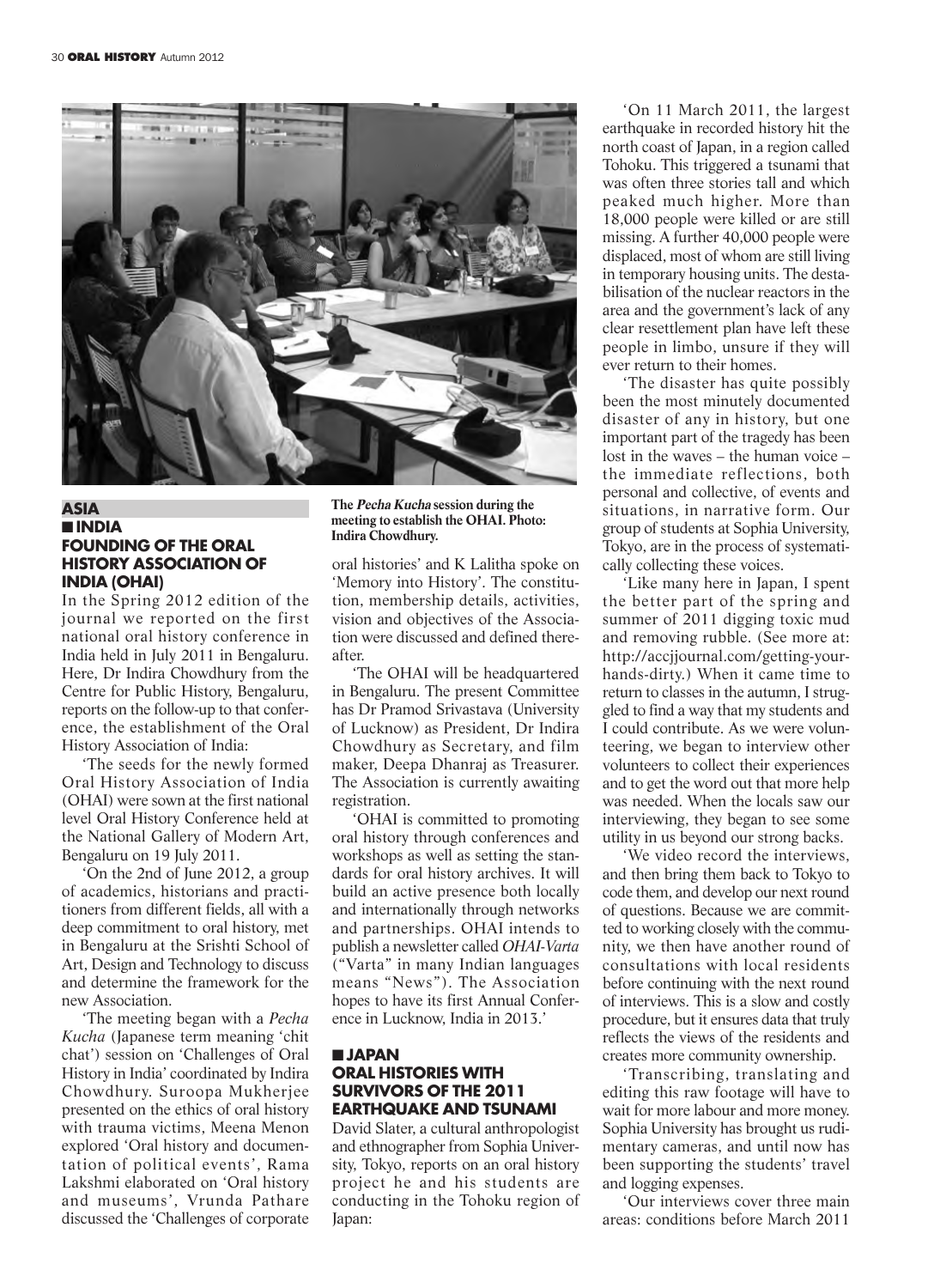(the difficulties of a depressed, rural economy that is losing many of their youngsters); the period from the earthquake until today (the upheaval of the disaster and life in temporary accommodation); and survivors' visions of the future. A selection of the videoed interviews can be viewed on the following website: www.tohokurecovery.com/ 2012/04/21/rebuilding-the-area/

'As we collect them, the interviews will be part of scholarly databases, such as this Digital Archive at Harvard (http://www.jdarchive.org/?la=en) but also at each village, we are working to set up Community Archives, places that will serve as a record of the disaster, but also as an important resource for the continued process of community rebuilding.'

David is currently looking for funding to support the continuation of this important project. If anyone has any ideas please do contact him at: dhslater@gmail.com

#### **EUROPE** n **GREECE INTERNATIONAL ORAL HISTORY CONFERENCE**

Riki Van Boeschoten, President of the Oral History Association of Greece, reports on the international conference which took place in Volos, Greece, 25- 27 May 2012:

'The conference, entitled "Bridging generations: interdisciplinarity and life stories in the 21th century" opened new pathways for the development of oral history in Greece. It attracted more than 250 visitors from Greece, Turkey, the UK, the Netherlands, Czechoslovakia and Denmark and included 53 papers on a broad range of topics (oral history and museums, digital technologies, gender, violent conflicts, the present economic crisis, education, religion, migration). Please see http://extras.ha.uth.gr/oralhistory/en/programme.asp for the conference programme.

'The conference fully confirmed the interdisciplinary nature of oral history and life story research, with speakers and participants from the fields of history, anthropology, sociology, psychology, museology and even architecture. Among the highlights of the conference were the introductory remarks by Professor Andonis Liakos about the reasons for the belated emergence of oral history in Greece, Toby



**Paul Thompson giving his key note lecture. Photo: Riki Van Boeschoten.**

Butler's presentation on the use of "memoryscapes", an excellent panel on Greece and the Soviet Union in the 1940s , Joanna Bornat's paper on the use of comparative oral history, Paul Thompson's paper on the pros and cons of creating an Oral History Association, and a more reflective panel on methodology.

'The conference also demonstrated the vibrancy of oral history in Greece beyond the academy: there were two interesting sessions on the use of oral history in school and university curriculums, as well as a lively session presenting the work of two local oral history groups from Athens and Crete. The conference proceedings can be viewed (mostly in Greek) at http://vod.uth.gr.

'On the last day of the conference, 45 founding members created the Oral History Association of Greece, adopted its constitution and elected a 7-member provisional council. While some members wished to define more strict criteria for membership and to stress the Association's academic profile, the Assembly finally followed Paul Thompson's advice to keep membership as broad as possible. The seven members that were elected on the provisional council represent universities all over Greece, which have developed activities in the field of oral history. The official establishment of the Association will take place next year, after approval of its constitution

by the Greek court. On that occasion, the Association will organise a second conference and elect its Administrative Council.

'In the days after the conference, Rob Perks and Toby Butler offered an excellent oral history training workshop to a group of 30 volunteers. In Athens we also organised a meeting of local oral history groups with Rob Perks, focusing mainly on networking and the organisation of oral history archives. Finally, on 31 May Rob Perks gave a lecture on the latest developments of oral history.

'Oral historians from abroad who wish to communicate with the new Association can send a message to our new mailing list epi@lists.uth.gr or to its president, Riki Van Boeschoten: rvboe@yahoo.gr'

#### **CARIBBEAN** n **HAITI THE HAITI MEMORY PROJECT**

Claire Payton, a doctoral candidate in history at Duke University, reports on the Haiti Memory Project (HMP), an oral history project that documents stories of earthquake survivors in Portau-Prince. Over the course of six months in 2010 Payton conducted more than 100 interviews in the Haitian capital. This summer, work will begin on the collection to process it using groundbreaking OHMS software in order to make it digitally searchable online.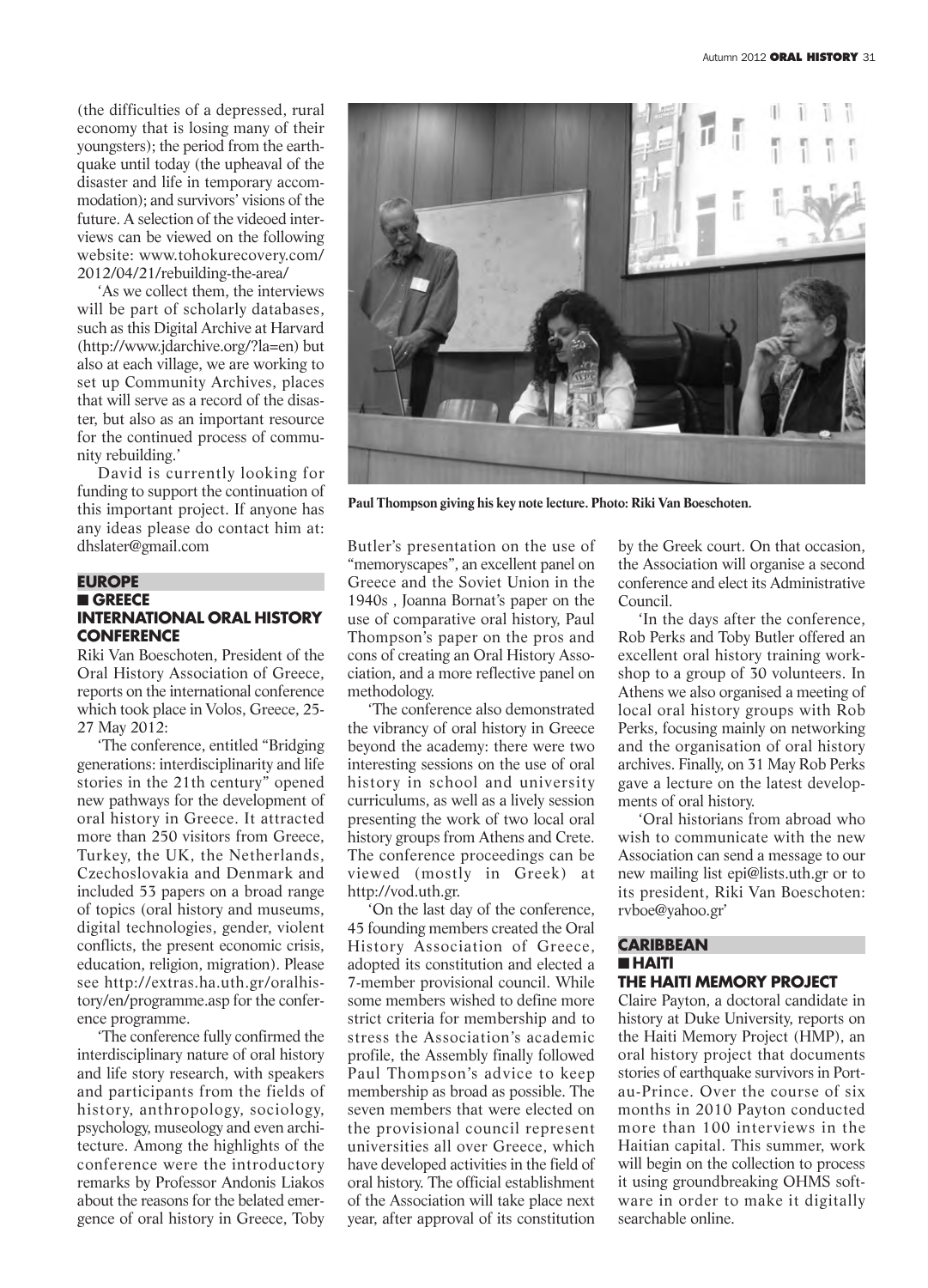

**Claire and her translators in Port-au-Prince.**

'Like everyone following the earthquake that struck Haiti on January 12, 2010, I was moved by the devastation. As a student of Haitian history I was acutely aware that those few seconds had utterly transformed the country's future. Knowing from my experience studying Haiti's past that the people most directly impacted by poverty and destruction rarely leave traces in traditional archives, I decided to move to Port-au-Prince as an independent researcher and conduct interviews with poor and displaced Haitians about the disaster and its aftermath.

'I tried to move beyond the structural question of Haiti in "crisis" in order to address how everyday men and women give meaning to the earthquake and its aftermath. The participants, many of whom live in Haiti's displaced persons camps, range from young adults to elders in their 60s. With the help of translators, I conducted most interviews in Haitian Creole, but some are also in French or English. Given the context of a predominately oral culture, oral history is a medium that permits us to document and preserve the valuable insights and perspectives of ordinary people. I didn't have experience with oral history before going to Haiti, but it was clear that it was an imperative method of research.

'In order to realise the goal of full digital access to the HMP collection, I began collaborating with the Nunn Center for Oral History at the University of Kentucky in the spring of 2011. Dr. Douglas Boyd, the director of the Nunn Center, is developing the OHMS software tool that connects a textual search, in either a transcript or an index, to the corresponding moment in the online audio or video interview. The HMP will become the first multilingual collection processed and presented online using the OHMS system.'

To learn more about the Haiti Memory Project, visit the website at www.haitimemoryproject.org or follow the project on Twitter at @Haiti Memory.

#### **LATIN AMERICA** n **BRAZIL LABORATORY OF ORAL HISTORY AND IMAGE (LABHOI-UFF)**

This year the Laboratory of Oral History and Image (LABHOI), a division of the History Department of

Universidade Federal Fluminense, Brazil will celebrate 30 years of work. Ana Mauad and Hebe Mattos from LABHOI report on what's planned for this anniversary and provide an overview of the LABHOI's current activities:

'Since its creation in 1982, the Laboratory of Oral History and Image (LABHOI), has been developing projects on the history of memory of different Brazilian communities based on both oral and visual sources, and the relationship between them.

'The main purpose of LABHOI's projects, despite its academic origin, is to engage communities in the production of their own history through visual and oral records. One of the results of this work is the organisation of a digital database, accessible for a large public, which covers three fields of interest: Memory, Africa and Slavery; Memory, Art and Media; and Memory, City and Communities.

'LABHOI has became an important source for theoretical and methodological debates about the uses of visual representations of the past, and its members have published books and articles in this field. Recently LABHOI turned to the production of experi-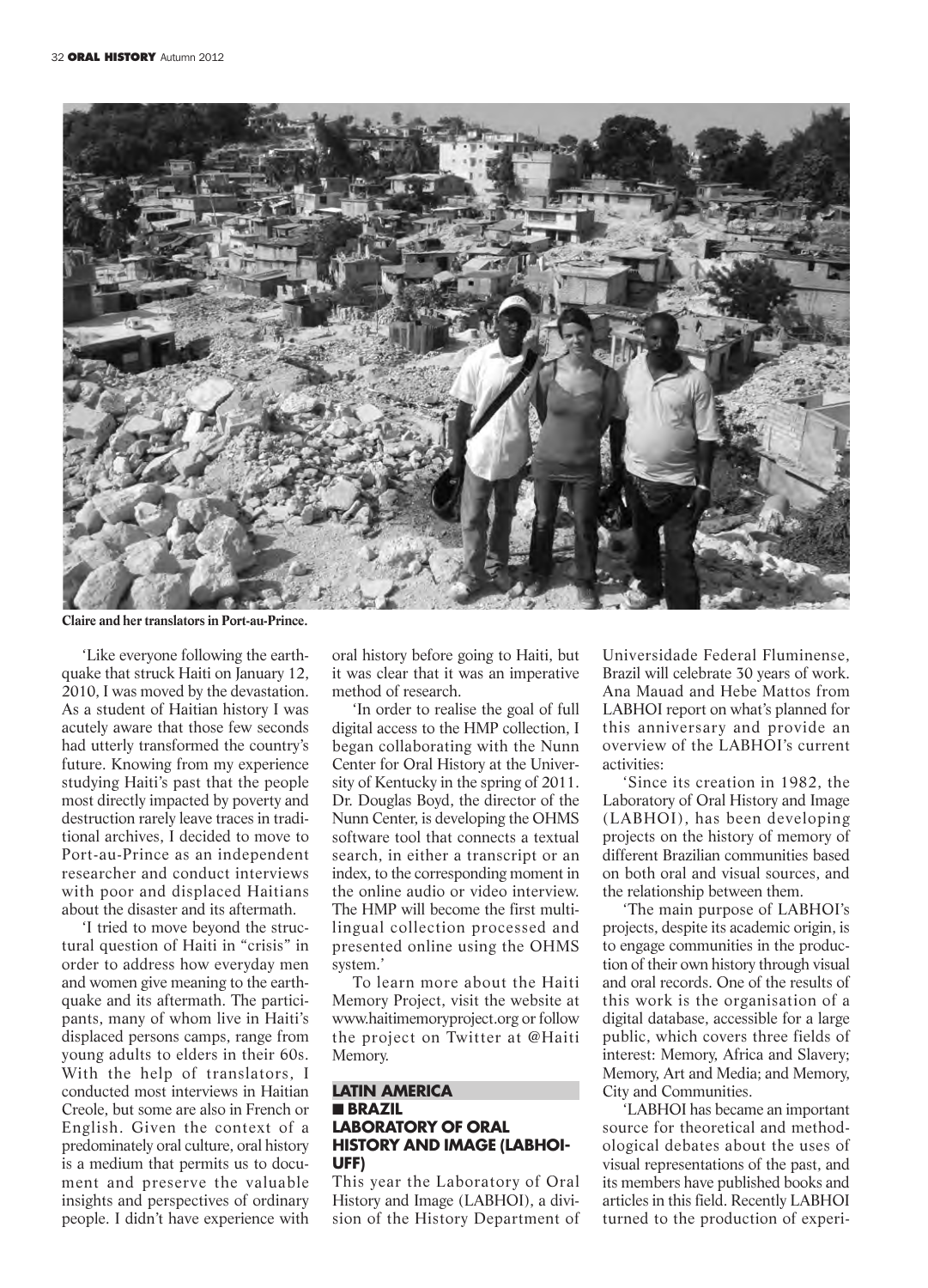

**A photograph by Milton Guran, an interviewee in LABHOI's project: History and memory of photographic practice.**

mental videos based on the idea of videographic writing of history, a modality of historical text that can perfectly mix sounds and images of recollections.

'In 2012, we launched the DVD box *Present Pasts* with four documentaries built upon our audiovisual archive *Memories of Slavery*. This audiovisual collection has been developed since 1994 and is composed of more than 300 hours of interviews with the descendants of slaves of the old plantation coffee areas of Rio de Janeiro (www.labhoi.uff.br/passadospresentes) .

'Other recent projects include: • *Sounds and Images of Recollections: Narratives and Registers of Afro-Brazilian Identities and otherness from XIX to XXI century*, sponsored by the Brazilian Research Council (CNPq), in which an international network of researchers are working on issues about the memory of the slavery.

• *History and memory of photographic practice in contemporary Brazil* which is organising a database of interviews with different professionals who have worked before, during and after the Brazilian Dictatorship, in order to understand the political role played by photography in producing historical meaning about the present.

'To celebrate LABHOI's 30 years we will be hosting an international seminar that will bring important academic and non-academic interlocutors together to discuss and define the future of knowledge of our three fields of interest (see above) based upon a shared authority and the uses of oral and visual sources for the history of memory.'

Members of LABHOI include: Ana Mauad, Hebe Mattos, Mariza Soares, Paulo Knauss, Milton Guran. To find out more about their work please visit: www.labhoi.uff.br

#### **OCEANIA n** AUSTRALIA **THE AUSTRALIAN GENERATIONS PROJECT**

The Australian Generations Oral History Project is an Australian Research Council Linkage project funded for four years  $(2011 – 2014)$ . Led by Monash University, partner organisations are La Trobe University, the National Library of Australia and ABC Radio National. Kate James, from Monash University introduces the project:

'Generational difference is one of the major issues of our time. The project's chief investigator Professor Alistair Thomson explains, "Dramatic social, technological and environmental changes in the past century mean that Australians born in the 1920s may have distinctive experiences and expectations, for example of family, faith or place, by comparison with Australians born in the 1950s or the 1980s. We aim to explore the formation and significance of Australian generations."

'Australian Generations is pioneering new ways of creating, interpreting and presenting oral history. Life history interviews with 300 people in Australia born between 1920 and 1989 are creating a digital archive of 1500 hours of recordings, hosted by the National Library of Australia. Professor Thomson believes "future researchers will benefit from online access to an immensely rich national oral history collection." The project will also produce two books and one of Australia's most ambitious radio history series.

'Since mid 2011 we have publicised the project across radio, national and local newspapers, online and social media platforms, and at grass